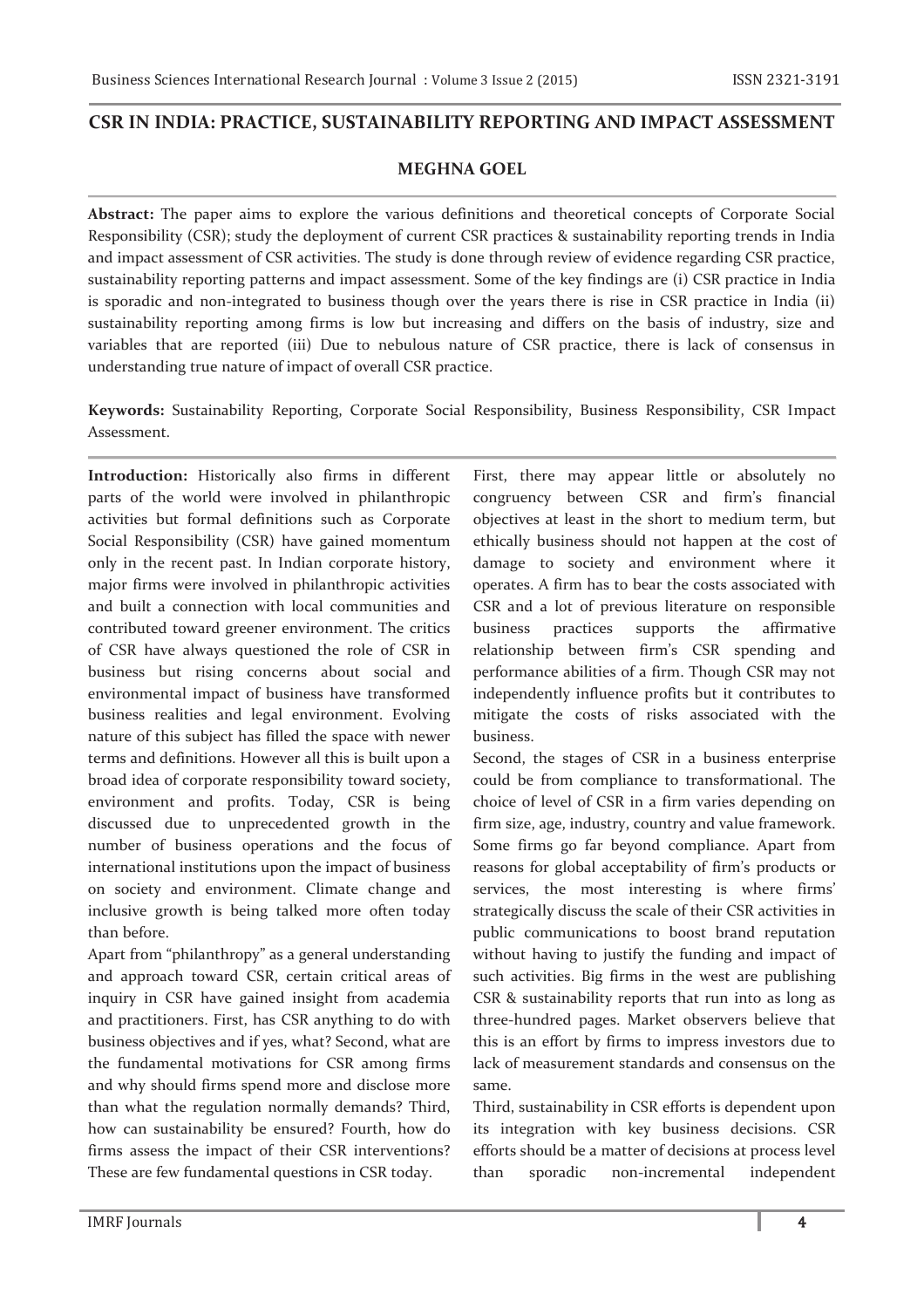initiatives. There needs to be clarity in value generating capabilities of CSR processes.

Fourth, firms' CSR impact assessment is rather complex to measure due to challenges in monetizing non-financial value into equivalent monetary value though numerous indices and impact studies have evolved to assess CSR impact at the most basic level.

In this paper, we attempt to answer the fundamental questions in CSR in context of India. The key objectives of the paper are to study:

(i) CSR Practices in India

(ii)Sustainability Reporting in India

(iii) Impact Assessment of CSR activities

The paper has been divided into eight sections as: {I} Abstract {II} Introduction {III} Conceptual Framework {IV} Evidence Review {V} Discussion {VI} Limitations {VII} Future Research Directions {VIII} References

**Conceptual Framework and Methodology of Study:** Confusion in understanding inputs and outcomes of CSR activities has hampered scientific progress of this field [McWilliams, Siegel & Wright (2006)]. While scholars such as Friedman (1970); Jensen (2002); Levitt (1958) considers shareholder wealth maximization as the only social responsibility of business. Freeman (1984) and Jones (1995) consider tremendous economic value in balancing interests of stakeholder of business. According to Carroll, "CSR encompasses the economic, legal, ethical and discretionary (philanthropic) expectations that society has of organizations at a given point in time." But Keith Davies (1973) argued that CSR refers to 'the firm's consideration of, and response to, issues beyond the narrow economic, technical and legal requirements of the firm'. The means of production in an economy should be employed in such a way that production and distribution should enhance total socio-economic welfare' (Fredrick, 1960). Gray, Owen, & Maunders (1987) defined CSR as "the process of communicating the social and environmental effects of organizations economic actions to particular interest groups within society and to society at large". European Commission described CSR as "a concept whereby companies integrate social and environmental concerns in their business operations and in their interaction with their stakeholders on a voluntary basis". While much academic literature has been written on the conceptualization of CSR, the subject remains nebulous.

Perks (1993) defined corporate social reporting as "the disclosure of those costs and benefits that may or may not be quantifiable in money terms arising from economic activities and substantially borne by the community at large or other stakeholders".

Often the terms corporate social responsibility, corporate social performance, corporate responsibility, corporate sustainability etc are used in place of each other. While the underlying fundamental of corporate responsibility and continuity remains intact, some terms have evolved to include wider understanding and appear to be identical. We distinguish CSR and sustainability in the following way; While CSR refers to the responsibility of business towards stakeholders including society and environment, sustainability is concerned with preserving resources for long term continuity of those resources for human needs. Businesses need to report on what they are doing to sustain resources for long term use and hence the need for sustainability reporting.

**Key Components of CSR:** Triple bottom Line, also known as 3P, was a term coined by John Elkington in 1994 and stands for people, planet and profits. It basically refers to the responsibility of business toward social, environmental (or ecological) and financial aspects of business and implies that a successful business does not have just one bottom line of having profits but also achieving goals related to people and planet. Table I shows the goals that a firm must endeavor to balance while arriving at its profits.

**Measurement of CSR:** The operational view of CSR is reflected in a firm's social performance, which can be assessed by how a firm manages its societal relationships, its social impact and the outcomes of its CSR policies and actions (Wood, 1991). Firms can assess social performance through social audit and social reporting. Firms should produce sustainability reports to publish about the economic, environmental and social impacts caused by their everyday activities.

Global institutions such as Global Reporting Initiative (GRI), United Nations Global Compact (UNGC), International Integrated Reporting Council (IIRC), ISO (26000), National Voluntary Guideline on Social, Environmental and Economic Responsibilities of Business (NVG-SEE) framework, Dow Jones (Sustainability Index) offer guidelines and indices for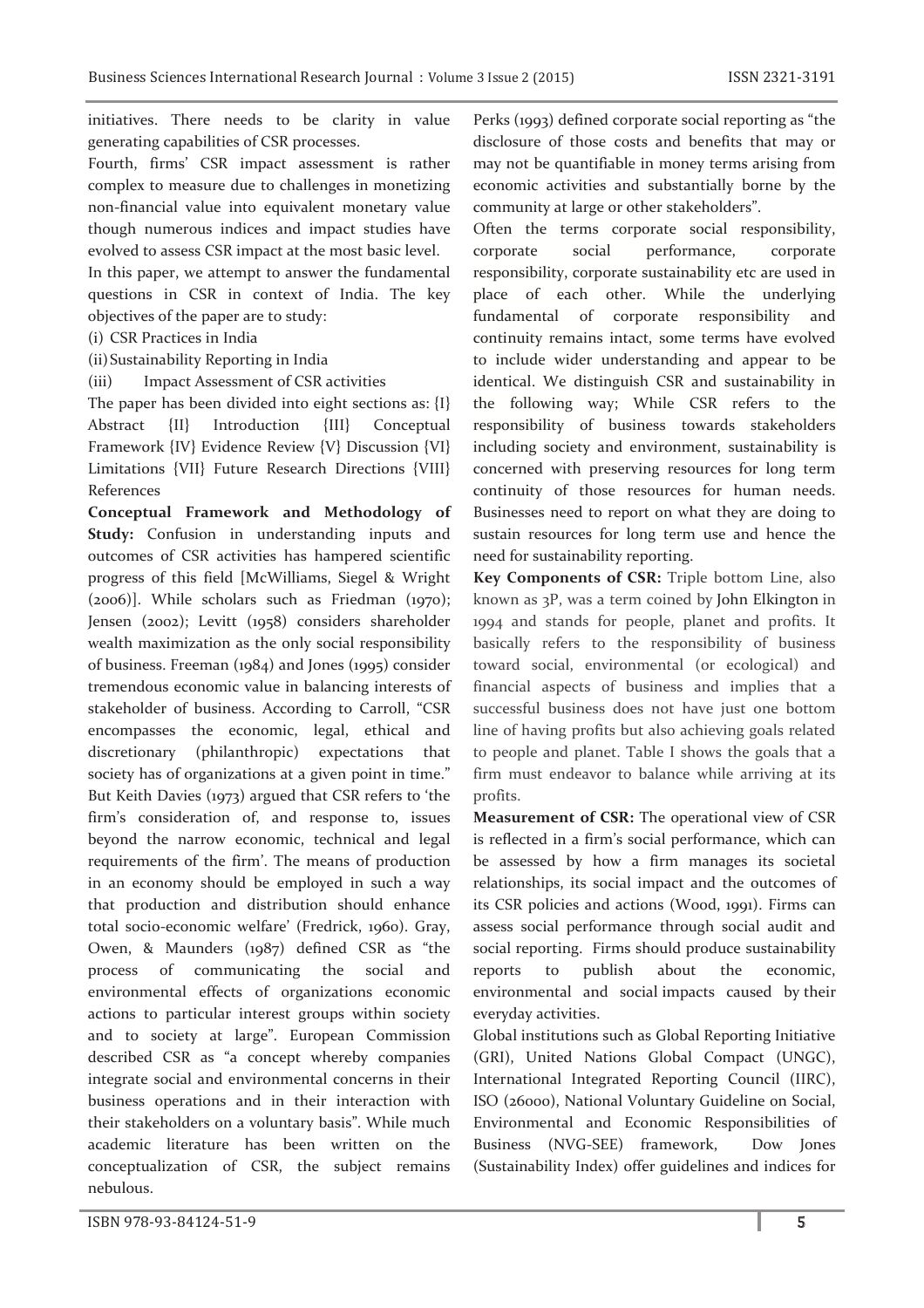### corporate reporting, frameworks, standards and related requirements.

| Category | Economic                     | Environmental                      |  |  |
|----------|------------------------------|------------------------------------|--|--|
|          | Economic Performance         | <b>Materials</b>                   |  |  |
|          | Market Presence              | Energy                             |  |  |
|          | Indirect Economic Impacts    | Water                              |  |  |
|          | <b>Procurement Practices</b> | Biodiversity                       |  |  |
|          |                              | Emissions                          |  |  |
|          |                              | <b>Effluents and Waste</b>         |  |  |
|          |                              | Products and Services              |  |  |
|          |                              | Compliance                         |  |  |
|          |                              | Transport                          |  |  |
|          |                              | Overall                            |  |  |
|          |                              | Supplier Environmental Assessment  |  |  |
|          |                              | Environmental Grievance Mechanisms |  |  |

**Table I**

| Category                      | <b>Social</b>              |                              |                      |                                |  |
|-------------------------------|----------------------------|------------------------------|----------------------|--------------------------------|--|
| Sub-<br>Categori<br><b>es</b> | <b>Labour Practices</b>    | <b>Human Rights</b>          | <b>Society</b>       | <b>Product Responsibility</b>  |  |
|                               | Employment                 | Investment                   | Local                | Customer Health and            |  |
|                               | Labor/Management           | Non-discrimination           | Communities          | Safety Product and Service     |  |
|                               | Relations                  | Freedom of                   | Anti-corruption      | Labeling Marketing             |  |
|                               | Occupational Health        | Association and              | <b>Public Policy</b> | <b>Communications Customer</b> |  |
|                               | and Safety                 | <b>Collective Bargaining</b> | Anti-                | Privacy Compliance             |  |
|                               | Training and               | Child Labor                  | competitive          |                                |  |
|                               | Education                  | Forced or                    | Behavior             |                                |  |
|                               | Diversity and Equal        | Compulsory                   | Compliance           |                                |  |
|                               | Opportunity                | Labor                        | Supplier             |                                |  |
|                               | <b>Equal Remuneration</b>  | <b>Security Practices</b>    | Assessment for       |                                |  |
|                               | for Women and Men          | <b>Indigenous Rights</b>     | Impacts on           |                                |  |
|                               | <b>Supplier Assessment</b> | Assessment                   | Society              |                                |  |
|                               | for Labor Practices        | Supplier Human               | Grievance            |                                |  |
|                               | Labor Practices            | <b>Rights Assessment</b>     | Mechanisms for       |                                |  |
|                               | Grievance                  | Human Rights                 | Impacts on           |                                |  |
|                               | Mechanisms                 | Grievance                    | Society              |                                |  |
|                               |                            | Mechanisms                   |                      |                                |  |

**Adapted from GRI Categories & Aspects in the Guidelines(4):** Sustainable development includes three areas: economic growth, ecological balance and social progress. GRI defines sustainability reporting as the practice of measuring, disclosing, and being accountable to internal and external stakeholders for organizational performance towards the goal of sustainable development. It is a broad term considered synonymous with others used to describe

reporting on economic, environmental, and social impacts. A sustainability report should provide a balanced and reasonable representation of the sustainability performance of a reporting organization – including both positive and negative contributions (GRI, 2006b, p. 3).

The paper utilizes both theoretical and empirical studies on CSR practices, reporting and impact of CSR activities through evidence review methodology.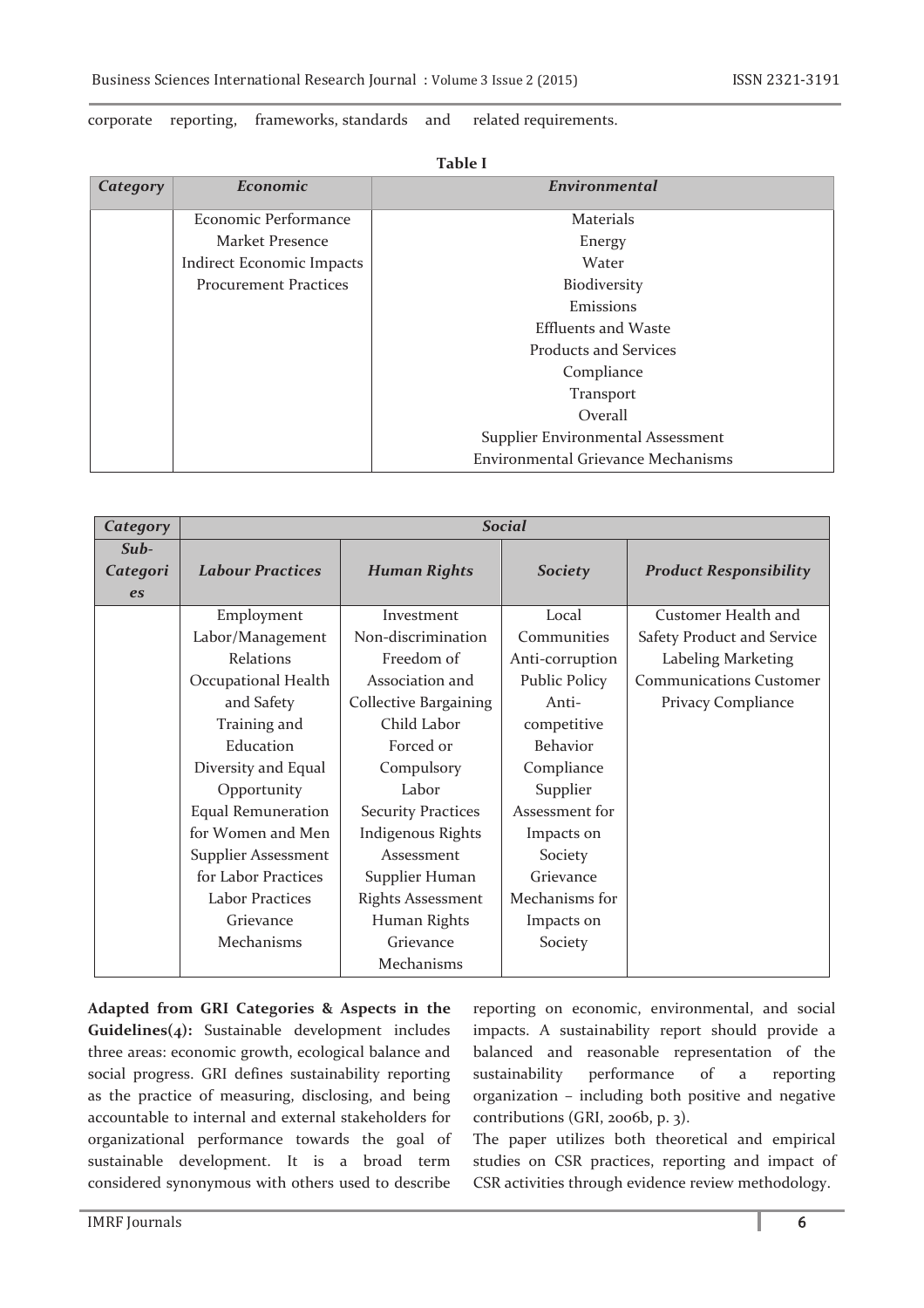#### **Evidence Review:**

**CSR in India:** Innovation, economic considerations, pressures from social institutions, employee motivation and cost savings are some of key business drivers for companies to adopt sustainability but generally regulations coerce businesses to adopt sustainability practices. A consensus seems to be emerging that CSR can be strategic, altruistic, or coerced (Husted & Salazar, 2006). This is evident from the highest number of disclosures in industries like Oil and Gas, Metals and Mining, and Construction-related industries that have high environmental impact. Gautam & Singh (2010) in their study on 500 firms made the following observations about CSR in India; "The approach of firms is driven by philanthropy than overall business integration. Well defined expenditure on CSR has been shown by very few companies. CSR is being used as a marketing tool by most companies. Few disclosures are made on the business processes and damages caused by them". Only 1 in  $5 \times (19\%)$  reports discuss key challenges and dilemmas in detail while 1 in 4 (26%) reports have no disclosure. This suggests that most of the CR reports highlight more positive achievements and miss out reporting on the key challenges and dilemmas [KPMG Report (2013) (3)].This may be due to lack of clear vision about how to integrate CSR with overall corporate philosophy or to avoid costs related to them. Very few companies have a clearly defined CSR philosophy. Most companies spread their CSR funds thinly across many activities [Gautam & Singh (2010)]. Jose & Saraf (2013) in their study on India's top 100 companies observed that most initiatives in the area of CSR focused on education, healthcare, community livelihood, and infrastructure development. Operations-related measures included resource conservation (energy, water, paper) and waste management (emissions, solid waste, water). Less than 20% of the companies that were surveyed disclosed information on sustainability issues related to the supply chain. Prabhakar & Mishra (2013) however noticed a paradigm shift in Indian industry from corporate being philanthropist to being socially responsible.

CSR has become an integral part of the corporate strategy [Maan (2014)].

**Sustainability Reporting in India:** The number of Indian companies publishing sustainability reports is very low [Cyriac (2013)]. The number of companies reporting on sustainability has been increasing but is

still relatively small as compared to the total number of companies that are publicly traded in India [1].

In a joint research by the Deutsche GIZ India and the Global Reporting Initiative [2], Indian companies have been reporting on several aspects of environment and social performances following the GRI Guidelines, and also in line with Indian legislative requirements but the information on impact on biodiversity seems to be lacking generally. Particularly Indian Pharmaceutical Industry lags on sustainability reporting. Unlike other developed countries only a few power and financial services companies in India report on sustainability [Gautam & Singh (2010)]. However the same is not true for all the sectors. Kumar (2014) , in his comparative study on sample firms from petroleum sector, chosen from NSE Nifty and Fortune 50, found that sample firms from NSE Nifty were better on sustainability reporting & disclosure than Fortune 50 sample firms. Sustainability reporting is not uniform across sectors and there is lot of variation in the items that are disclosed in sustainability reports. There is significant variance in reporting across sectors as well as on the variables reported [Jose & Saraf (2013)]. Goyal (2014) in his study on Textile, Cement, FMCG, Pharmaceutical and Petroleum firms in India, found variation in items' that are disclosed, while some items were disclosed by majority of sectors, items such as Environmental cost accounting had zero percent disclosure by any firm under study. Over 40 percent of the companies included in BSE 200 that belong to high environment impact sectors like Oil and Gas, Metals and Mining, and Constructionrelated industries report on sustainability performance with a separate report or response [2]. [Goyal (2014)] also found sectoral differences in the level of disclosure. KPMG Report (2013) in the results of its survey reported Information Technology (IT) sector among the leading sectors with all N100 IT companies producing separate CR reports, while the Financial Services sector lagging with no separate CR reports. Jose & Saraf (2013) also observed that the sectoral differences in reporting are striking. The cement, metals and mining, electric utilities, and information technology sectors outperformed the other sectors on most indicators. They also found pharmaceuticals and banking and finance sectors as laggards.

Most commonly used corporate responsibility reporting frameworks among Indian firms are GRI,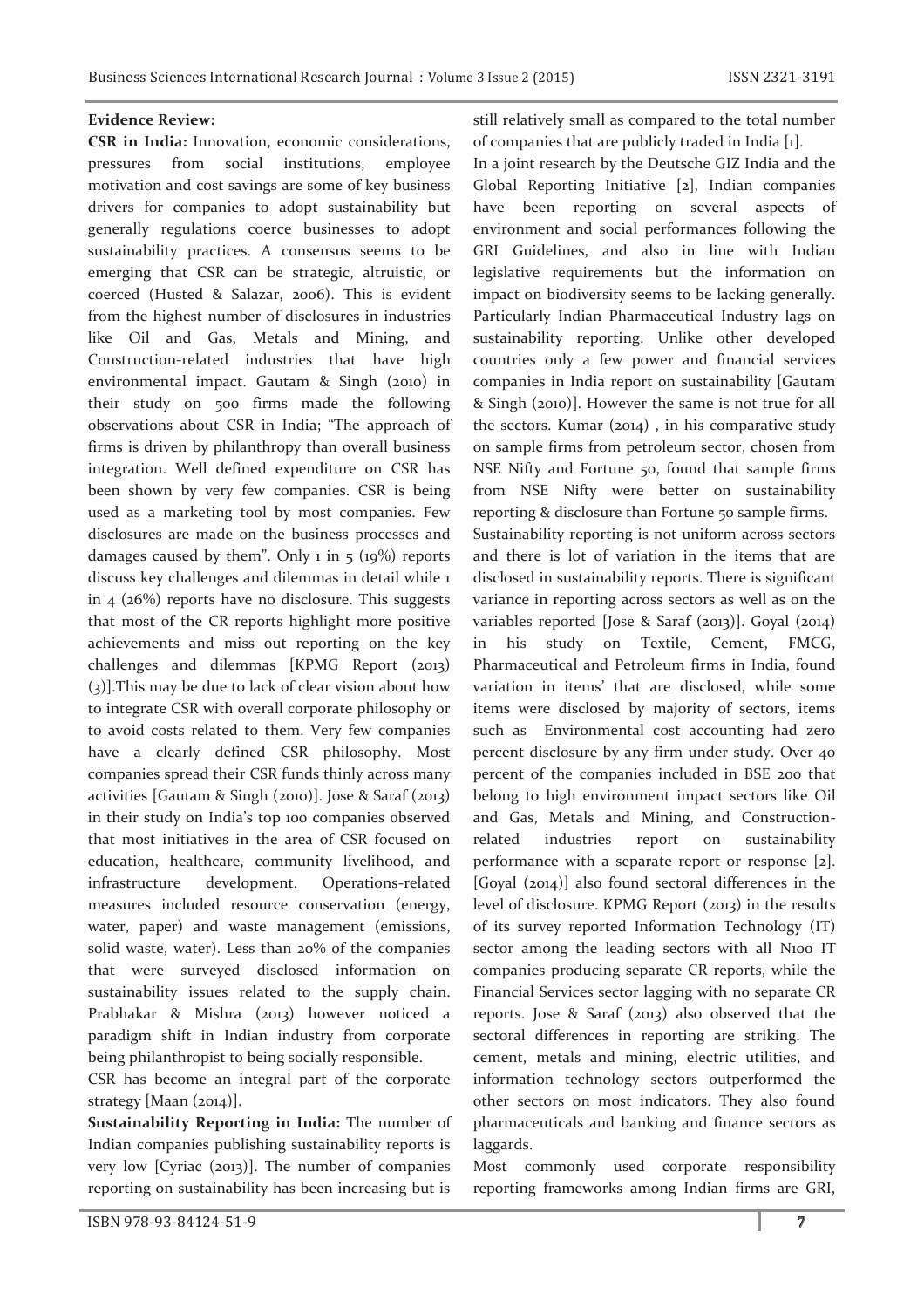CDP, UNGCCOP and NVG-SEE. Sector specific frameworks are also referred by Oil & Gas (IPIECA, API and OGP Oil and gas voluntary guidance on sustainability reporting), Metals and Mining (World Steel Association indicators, ICMM Sustainable Development Framework) and Building Materials (WBCSD, Cement Sustainability Initiative) sectors. GRI emerges as a widely accepted reporting framework among the companies. [KPMG Report  $(2013)$ ]

**Impact Assessment of CSR Initiatives:** Impact assessment in CSR has varied criteria depending on stakeholder type and even varied measures to assess its true value. Impact of these programs is directly related to the expectations of different stakeholders. Environmental, social, and governance programs create shareholder value, most executives believe, but neither CFOs nor professional investors fully include that when evaluating business projects or companies. Two important questions that need answers before any impact assessment are (i) how CSR programs create value and, (ii) how much value they create. [5]. Due to inability to assess true value of these programs, due to intangible nature of its outcomes, it is difficult to create a standard measurement, even if CSR philosophy is embedded in core business objectives.

Most of the studies under review discussed the various initiatives taken by an individual firm. Some literature discusses Social Impact Assessment (SIA) and Social Return on Investment (SROI) as method to evaluate the plans and strategies in implementing CSR programs [6]. There is a rift between whether CSR programs should be measured in terms of ROI. Respondents to this survey are split over whether putting a financial value on social programs would reduce the reputational benefits to companies: slightly more believe stakeholders view financial value creation as important than believe it's a distraction [5]. In a survey by McKinsey & Company both CFOs and professional investors see the existence of high-performing environmental, social, and governance programs as a proxy for how

### **References:**

1. Caroll, A.B.(1999), "Corporate social responsibility: Evolution of a definitional construct", Business and Society, Vol.38 No. 3, pp.268-295.

effectively a business is managed; more than 80 percent of both groups say that is at least "somewhat" true.

**Discussion:** Indian business community is still perplexed by the need and approach to CSR. This may be attributed to the nebulous nature of this subject and lack of clear precedents and evidence on firm performance. But due to global institutions pushing the agenda of climate change and inclusive growth, and risk profiling of firms by investors and related regulations, CSR is gaining ground in business community.

In India while only few top firms are making disclosures of their activities, other low performing sectors such as pharmaceutical sector and MSME sector need to work on sustainability reporting. More emphasis is required in the area of process disclosures, impact on biodiversity, environmental accounting and impact assessment of CSR activities. Stricter regulations are needed on a systematic and incremental approach to CSR to prevent firms from using CSR as a marketing tool. It would be good if future work in this field is able to do away with numerous definition and descriptions of CSR and standard jargon is accomplished.

**Limitations of Study:** This study is based upon evidence review; hence the limitations applicable to the author's research project are applicable to the conclusions of this study as well. Also, the structure and results of various studies considered for review depend upon the intellectual and technical abilities of authors. Additionally, this work is limited to the number of studies available for review of evidence.

**Future Research Directions:** Measurement of CSR activities, especially where impact of non-monetary gains needs to be measured, needs attention and solutions. More research needs to done on how businesses around the world integrate and measure the real impact of their CSR activities on stakeholders.

2. Cyriac, S. (2013), "Corporate sustainability reporting practices: A comparative study of practices by Indian and European companies", The Macrotheme Review 2(6), SP-IMT.